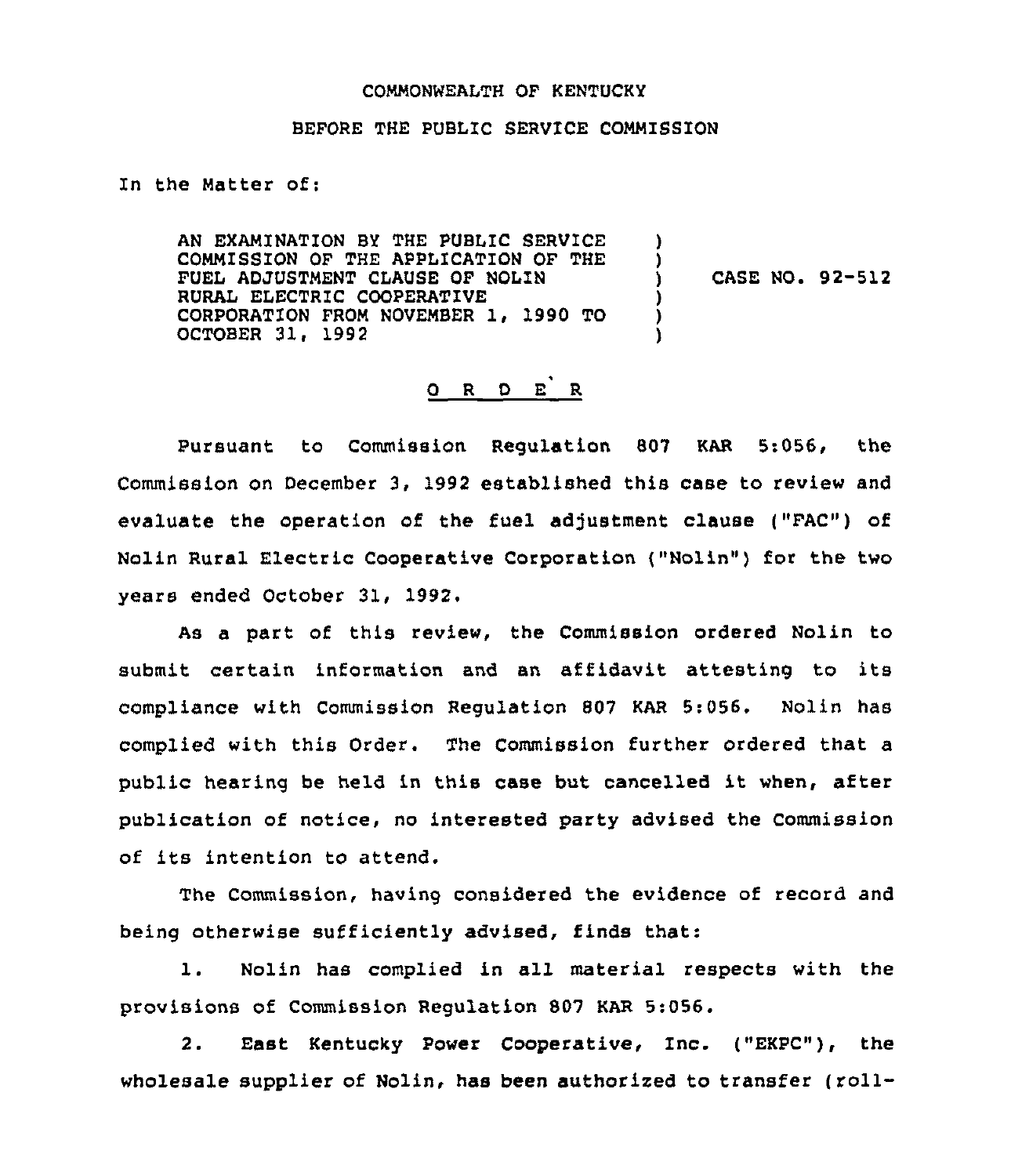in) <sup>a</sup> 0.31 mills per Kwh decrease in its base fuel cost to its base rates.'.

Nolin should be authorised to transfer (roll-in) a 0.32  $3.$ mills per Kwh decrease in its base fuel costs to its base rates to reflect, as adjusted for line loss, the transfer of a 0.31 mills per Kwh decrease in EKPC's base rates and this can best be accomplished by a negative energy adder to each Kwh sold.

4. The rates and charges in Appendix A, attached hereto and incorporated herein, are fair, just, and reasonable, and reflect the transfer of fuel costs from the FAC to the base rate.

IT IS THEREFORE ORDERED that:

1. The charges and credits applied by Nolin through the FAC for the period from November 1, 1990 to October 31, 1992 be and they hereby are approved.

2. Nolin be and it hereby is authorised to transfer to base rates those fuel costs (as adjusted for line-loss) rolled-in by EKPC from its FAC to its base rates.

3. The rates in Appendix <sup>A</sup> are approved for service rendered by Nolin on and after Nay 1, 1993.

4. Within 30 days of the date of this Order, Nolin shall file with the Commission revised tariff sheets setting out the rates approved herein.

Case No. 92-491, An Examination by the Public Service  $\mathbf{1}$ Commission of the Application of the Fuel Ad)ustment Clause of East Kentucky Power Cooperative, Inc. From November 1, 1990 to October 31, 1992.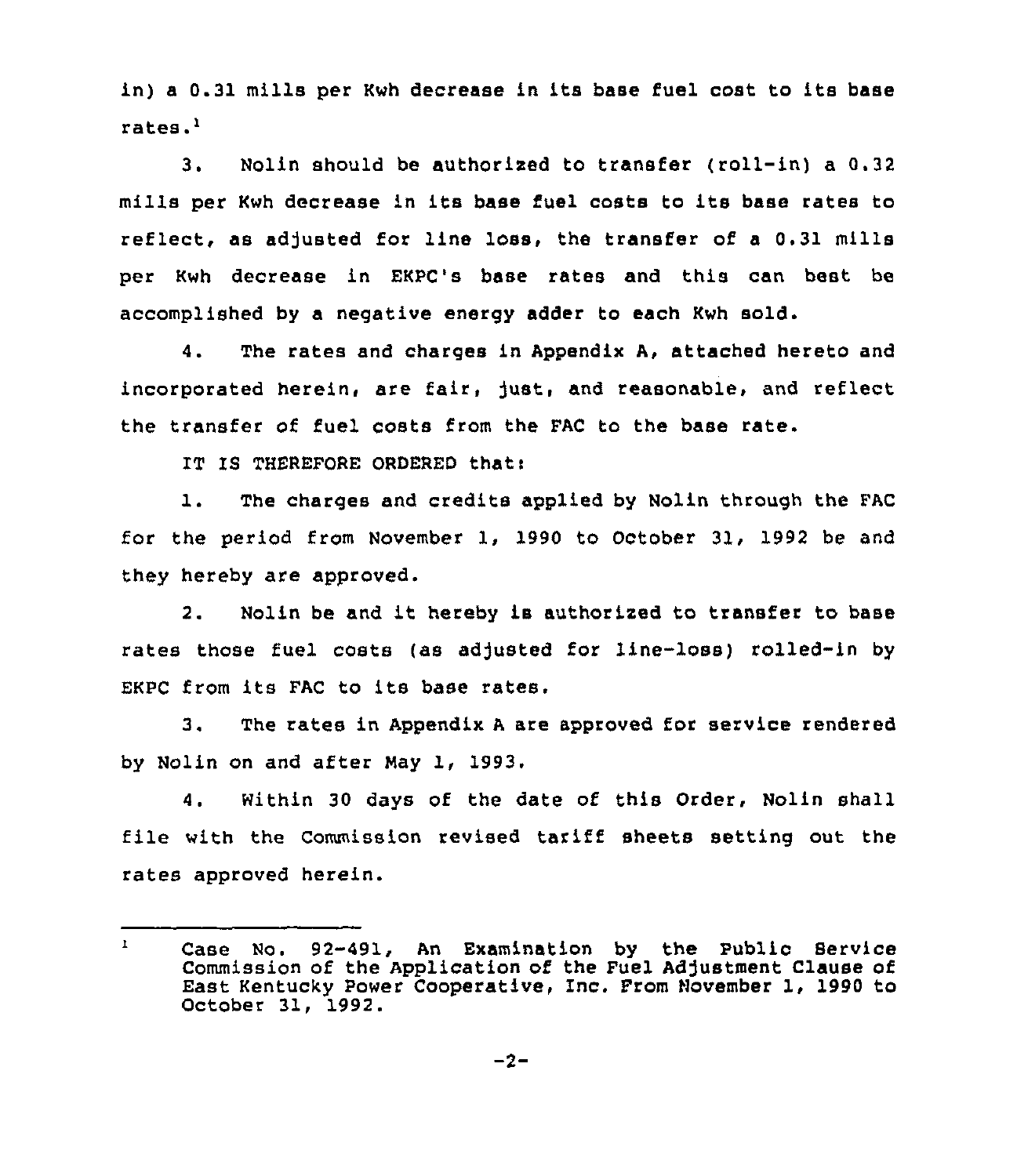Done at Frankfort, Kentucky, this 5th day of April, 1993,

PUBLIC SERVICE COMMISSION

Chairman Vice Cha Rubber<br>Commissione

ATTEST:

<u>:ll,</u>  $\overline{\phantom{a}}$ 

Executive Director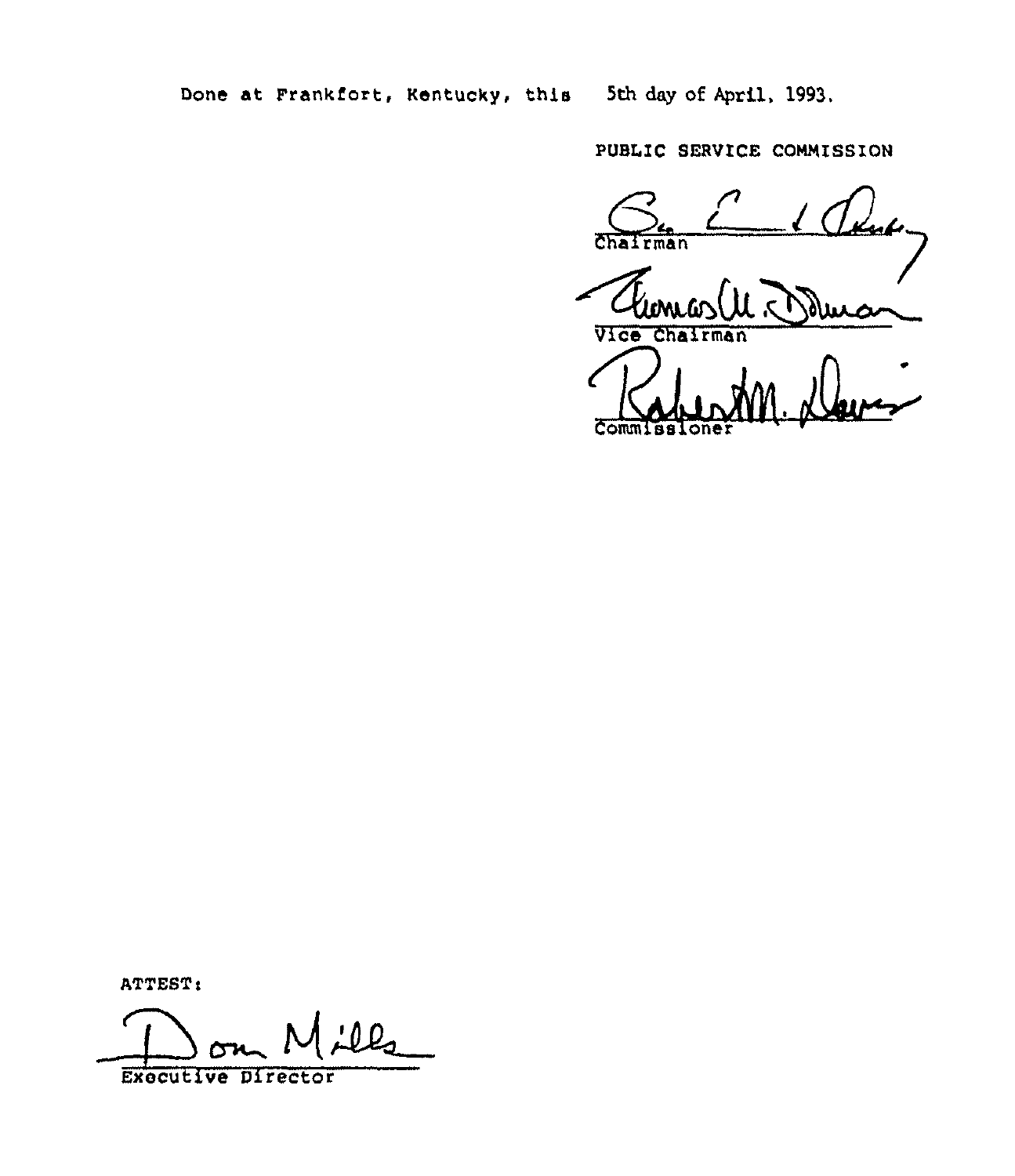#### APPENDIX A

APPENDIX TO AN ORDER OF THE KENTUCKY PUBLIC SERVICE COMMISSION IN CASE NQ. 92-512 DATED April 5, 1993

The following rates and charges are prescribed for the customers in the area served by Nolin Rural Electric Cooperative Corporation. All other rates and charges not specifically mentioned herein shall remain the same as those in effect under authority of this Commission prior to the effective date of this Order.

#### SCHEDULE 1 <u>RESIDENTIAL, FARM, NON-FARM</u> TRAILERS AND MOBILE HOMES

#### Rates

All KWH Charge S.05456 Per KWH

## SCHEDULE 2 COMMERCIAL, SMALL POWER, SINGLE PHASE AND THREE-PHASE SERVICE

# Rates:

All KWH Charge 9.06170 Per KWH

#### SCHEDULE 3 LARGE POWER

#### Rate:

| First 2,500 KWH Per Month<br>\$.05060 Net Per KWH |  |
|---------------------------------------------------|--|
| Next 12,500 KWH Per Month<br>.04615 Net Per KWH   |  |
| Over 15,000 KWH Per Month<br>.04481 Net Per KWH   |  |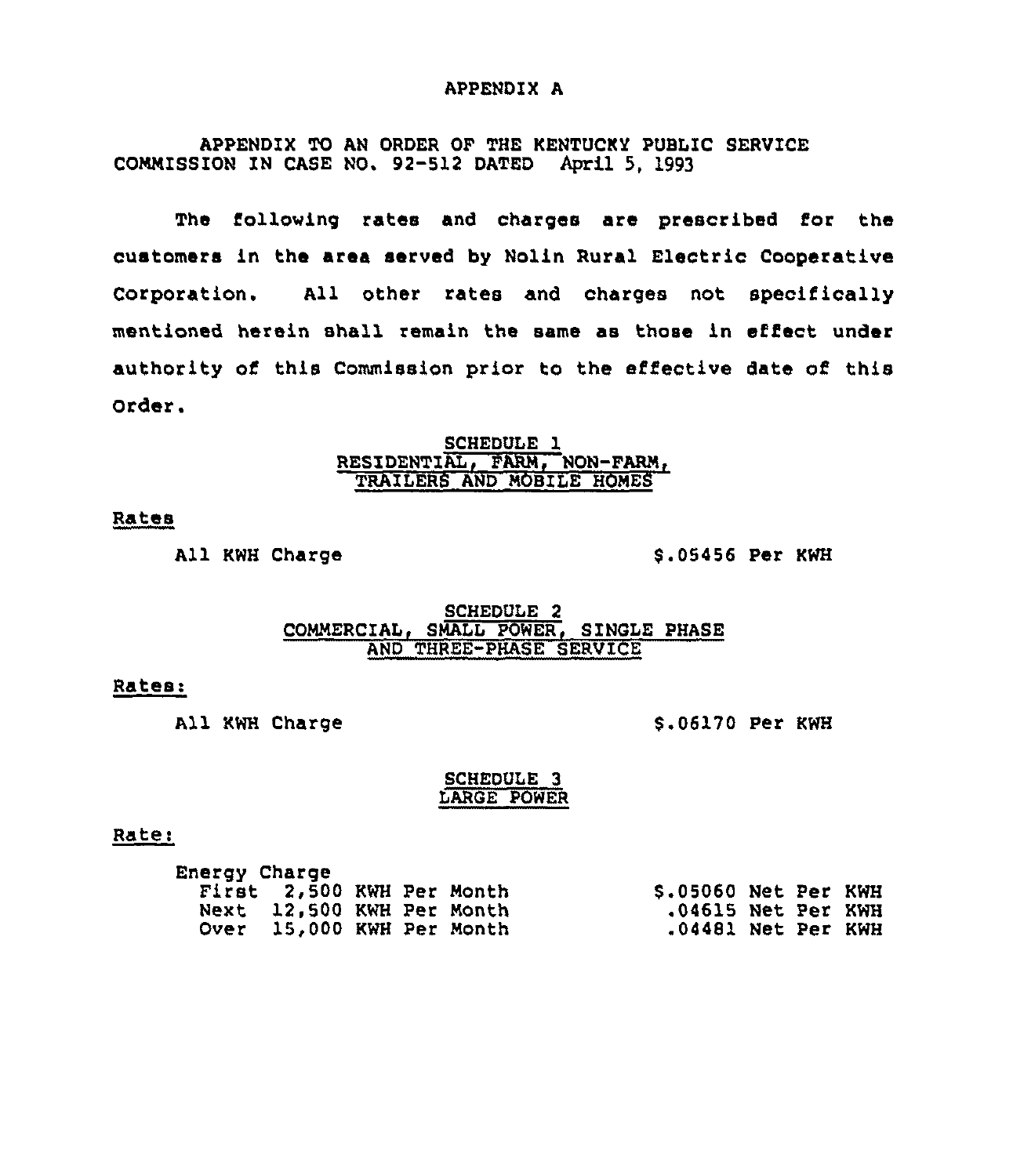#### SCHEDULE 4 INDUSTRIAL

#### Rates:

| Energy Charge |                           |  |                      |  |  |
|---------------|---------------------------|--|----------------------|--|--|
|               | First 3,500 KWH Per Month |  | \$.05413 Net Per KWH |  |  |
| Next          | 6,500 KWH Per Month       |  | .04134 Net Per KWH   |  |  |
|               | Over 10,000 KWH Per Month |  | $.03802$ Net Per KWH |  |  |

#### SCHEDULE 5 RURAL LIGHT

#### Rates:

Service for the above unit shall be unmetered and billed on the consumer's monthly bill for other electrical service furnished by the Cooperative at the rate of \$6.26 each and every month for each lighting fixture contracted for by the consumer.

#### SCHEDULE 6

#### Bates:

| Standard Overhead                     |  |                           |  |  |  |  |                             |  |
|---------------------------------------|--|---------------------------|--|--|--|--|-----------------------------|--|
| (Wood Pole)                           |  |                           |  |  |  |  |                             |  |
|                                       |  | 8,500 MV Initial Lumens   |  |  |  |  | \$ 2.65 Per Light Per Month |  |
|                                       |  | 23,000 MV Initial Lumens  |  |  |  |  | 8.43 Per Light Per Month    |  |
|                                       |  | 9,500 HPS Initial Lumens  |  |  |  |  | 5.18 Per Light Per Month    |  |
|                                       |  | 27,500 HPS Initial Lumens |  |  |  |  | 7.35 Per Light Per Month    |  |
|                                       |  | 50,000 HPS Initial Lumens |  |  |  |  | 9.45 Per Light Per Month    |  |
| Ornamental Service<br>(Aluminum Pole) |  |                           |  |  |  |  |                             |  |
|                                       |  | 8,500 MV Initial Lumens   |  |  |  |  | 3.73 Per Light Per Month    |  |
|                                       |  | 23,000 MV Initial Lumens  |  |  |  |  | 9.57 Per Light Per Month    |  |
|                                       |  | 9,500 HPS Initial Lumens  |  |  |  |  | 12.84 Per Light Per Month   |  |
|                                       |  | 27,500 HPS Initial Lumens |  |  |  |  | 14.46 Per Light Per Month   |  |
|                                       |  | 50,000 HPS Initial Lumens |  |  |  |  | 16.07 Per Light Per Month   |  |

| <b>SCHEDULE</b>  |  |
|------------------|--|
| LARGE INDUSTRIAL |  |

### Rates per Month:

Energy Charge Al<mark>í</mark> KWH

\$ .03344 Net Per KWH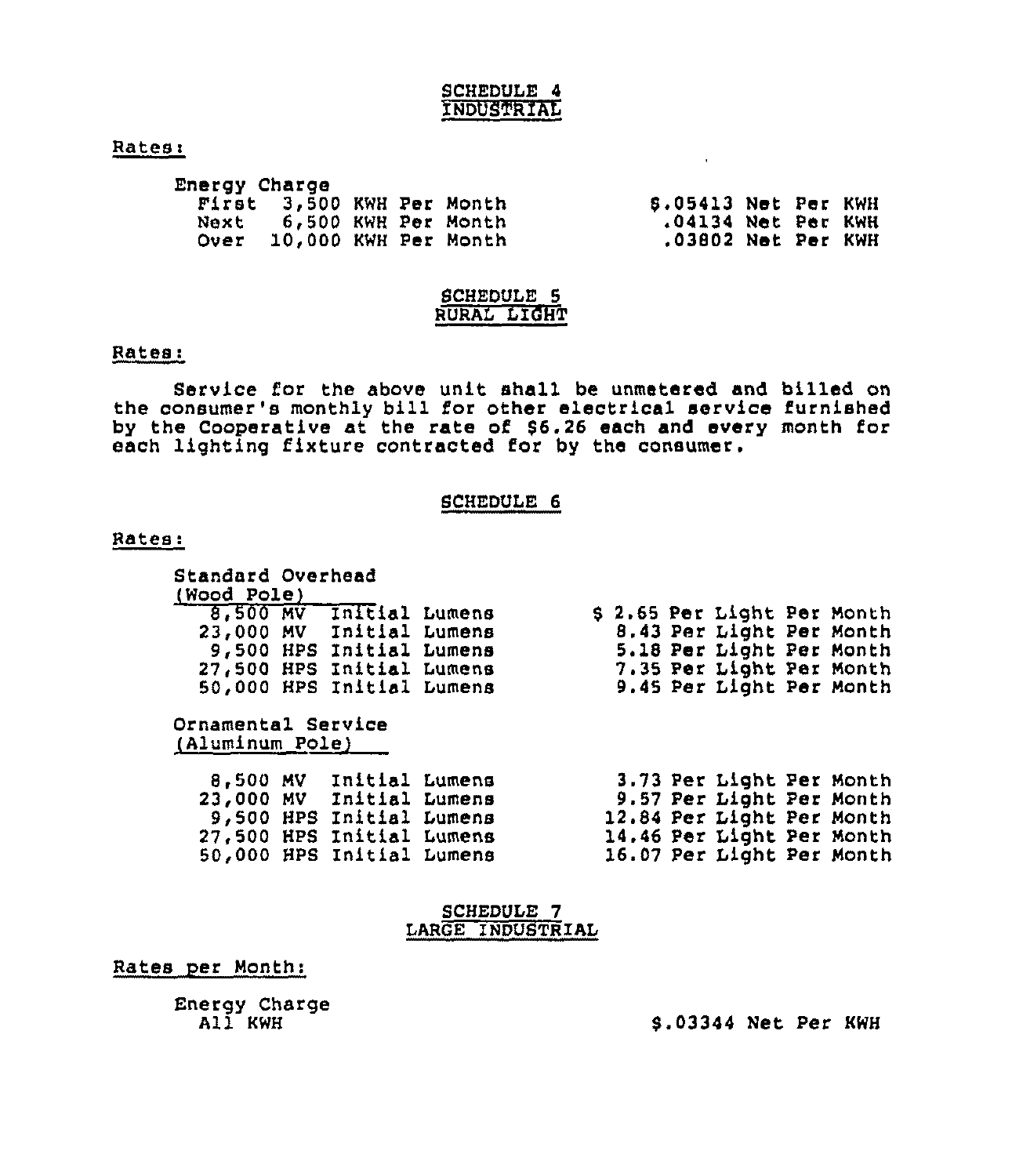#### SCHEDULE 8 LARGE INDUSTRIAL, T-D-D

Rates Per Month:

Energy Charge All KWH

# \$ .03344 Net Per KWH

SCHEDULE 9<br>1800 - 1,000 - 4,999 KW

Rate<

All KWH

\$ .03162 Per KWH

#### SCHEDULE 10  $INDUSTRIAL - 5,000 - 9,999$  KW

### Rate:

All KWH

\$ .02662 Per KWH

SCHEDULE 11 INDUSTRIAL - OVER 10,000 KW

#### Rate:

All KWH

\$ .02562 Per KWH

SCHEDULE 12 INDUSTRIAL  $C = 1,000 - 4,999$  KW

# Rate:

All KWH

#### \$ .03162 Per KWH

#### SCHEDULE 13  $INDUSTRIAL  $C = 5,000 - 9,999$  KW$

#### Rate:

All KWH

### \$ .02662 Per KWH